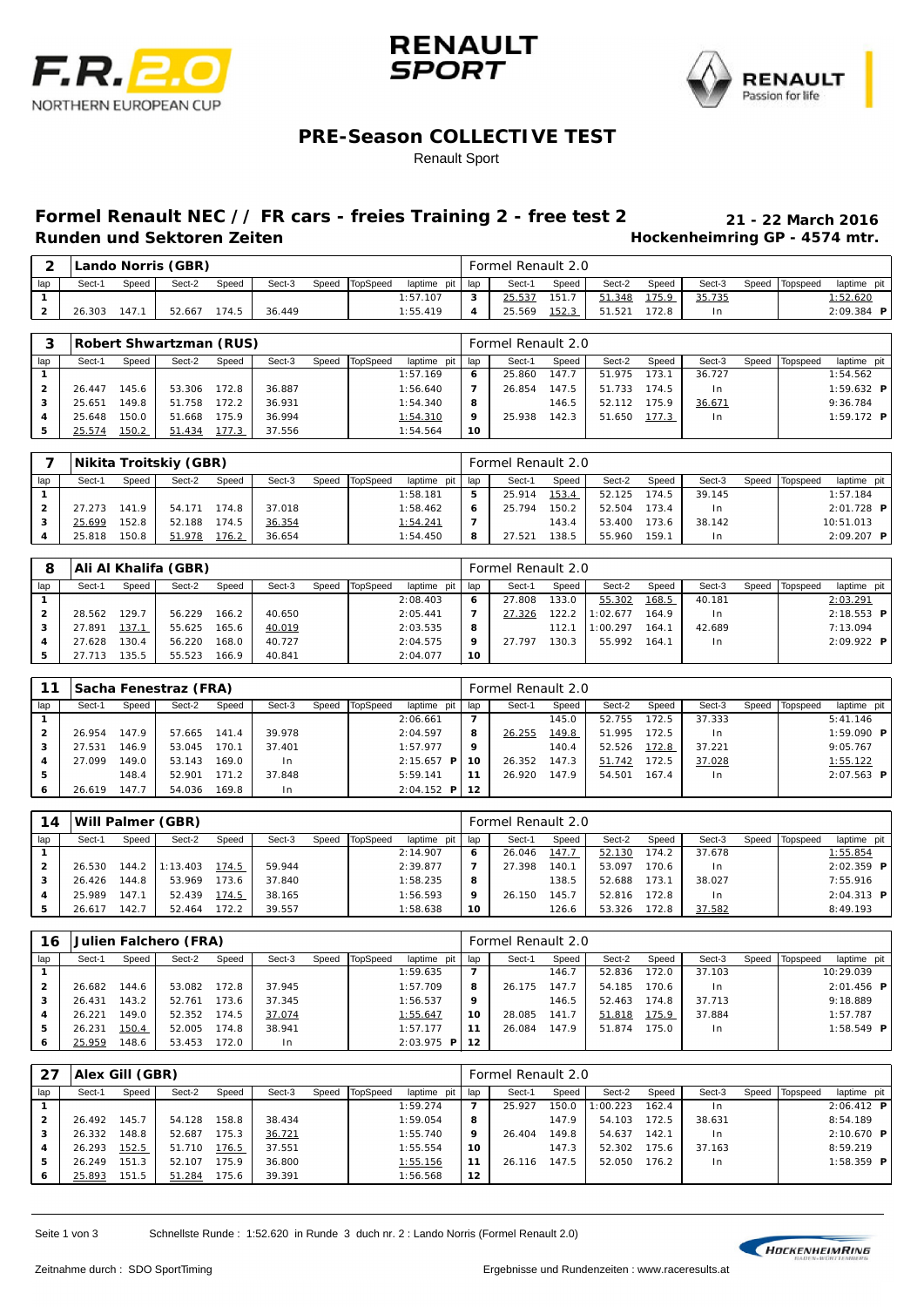





### **PRE-Season COLLECTIVE TEST**

#### Renault Sport

# **Formel Renault NEC // FR cars - freies Training 2 - free test 2 21 - 22 March 2016**

**Hockenheimring GP - 4574 mtr.** 

| 28  |        |       | <b>Finlay Hutchinson (GBR)</b> |       |        |                |                 |   | Formel Renault 2.0 |       |        |       |                |                |              |
|-----|--------|-------|--------------------------------|-------|--------|----------------|-----------------|---|--------------------|-------|--------|-------|----------------|----------------|--------------|
| lap | Sect-1 | Speed | Sect-2                         | Speed | Sect-3 | Speed TopSpeed | laptime pit lap |   | Sect-1             | Speed | Sect-2 | Speed | Sect-3         | Speed Topspeed | laptime pit  |
|     |        |       |                                |       |        |                | 2:02.346        | 5 | 29.310             | 116.0 | 53.737 | 172.2 | 38.961         |                | 2:02.008     |
|     | 27.596 | 141.0 | 54.013                         | 170.3 | 40.861 |                | 2:02.470        | 6 | 27.341             | 138.1 | 53.350 | 172.0 | 1 <sub>n</sub> |                | $2:06.579$ P |
|     | 27.743 | 140.6 | 53.552                         | 171.4 | 38.939 |                | 2:00.234        |   |                    | 117.  | 55.837 | 170.6 | 39.268         |                | 10:00.001    |
|     | 27.090 | 146.9 | 52.710                         | 172.2 | 39.427 |                | 1:59.227        | 8 |                    |       |        |       |                |                |              |

| 32  |        |       | Kasper Larsen (DEN) |       |        |                |             |     | Formel Renault 2.0 |       |        |       |        |       |          |                     |  |
|-----|--------|-------|---------------------|-------|--------|----------------|-------------|-----|--------------------|-------|--------|-------|--------|-------|----------|---------------------|--|
| lap | Sect-1 | Speed | Sect-2              | Speed | Sect-3 | Speed TopSpeed | laptime pit | lap | Sect-1             | Speed | Sect-2 | Speed | Sect-3 | Speed | Topspeed | laptime pit         |  |
|     |        |       |                     |       |        |                | 2:05.513    | 5   | 27.007             | 142.5 | 55.830 | 165.9 | 42.104 |       |          | 2:04.941            |  |
|     | 27.320 | 142.5 | 54.543              | 170.1 | 42.685 |                | 2:04.548    | 6   | 30.290             | 141.5 | 54.253 | 169.3 | 1n     |       |          | $2:15.255$ P        |  |
|     | 27.768 | 137.8 | 54.128              | 169.5 | 39.902 |                | 2:01.798    |     |                    | 136.2 | 55.593 | 169.8 | 41.280 |       |          | 9:51.663            |  |
|     | 27.160 | 141.9 | 53.602              | 171.  | 40.454 |                | 2:01.216    | 8   | 28.084             | 140.8 | 56.078 | 162.7 | l n    |       |          | $2:12.876$ <b>P</b> |  |

| 42             |        |       | Julia Pankiewicz (POL) |       |          |       |          |             |     | Formel Renault 2.0 |       |          |       |                |       |          |               |  |
|----------------|--------|-------|------------------------|-------|----------|-------|----------|-------------|-----|--------------------|-------|----------|-------|----------------|-------|----------|---------------|--|
| lap            | Sect-1 | Speed | Sect-2                 | Speed | Sect-3   | Speed | TopSpeed | laptime pit | lap | Sect-1             | Speed | Sect-2   | Speed | Sect-3         | Speed | Topspeed | laptime pit I |  |
|                |        |       |                        |       |          |       |          | 2:10.312    | 6   | 28.149             | 138.6 | 55.886   | 166.4 | 1 <sub>n</sub> |       |          | $2:11.810$ P  |  |
| $\overline{2}$ | 28.548 | 135.2 | 55.809                 | 168.5 | 53.904   |       |          | 2:18.261    |     |                    | 132.5 | 59.018   | 162.4 | 41.296         |       |          | 6:36.498      |  |
| з              | 29.736 | 129.7 | 56.040                 | 168.8 | 41.770   |       |          | 2:07.546    | 8   | 27.878             | 122.2 | 56.577   | 166.9 | 1 <sub>n</sub> |       |          | $2:11.611$ P  |  |
|                | 29.425 | 132.4 | 56.354                 | 166.4 | 1:04.620 |       |          | 2:30.399    | 9   |                    | 128.6 | 1:27.729 | 107.1 | 42.300         |       |          | 9:04.808      |  |
|                | 28.247 | 135.2 | 55.808                 | 167.4 | 42.009   |       |          | 2:06.064    | 10  | 29.005             | 128.6 | 56.907   | 164.1 | 1 <sub>n</sub> |       |          | $2:13.762$ P  |  |

| 50             |        |        | Juuso Puhkka (FIN) |       |        |       |          |             |     | Formel Renault 1.6 |       |        |       |                |       |          |              |
|----------------|--------|--------|--------------------|-------|--------|-------|----------|-------------|-----|--------------------|-------|--------|-------|----------------|-------|----------|--------------|
| lap            | Sect-1 | Speed  | Sect-2             | Speed | Sect-3 | Speed | TopSpeed | laptime pit | lap | Sect-1             | Speed | Sect-2 | Speed | Sect-3         | Speed | Topspeed | laptime pit  |
|                |        |        |                    |       |        |       |          | 2:06.254    | 6   | 28.263             | 134.8 | 56.652 | 154.7 | 40.767         |       |          | 2:05.682     |
| $\overline{2}$ | 28.244 | 135.3  | 58.599             | 154.3 | 41.755 |       |          | 2:08.598    |     | 28.245             | 129.3 | 57.056 | 154.5 | 1 <sub>n</sub> |       |          | $2:13.849$ P |
| 3              | 28.084 | ' 29.5 | 56.828             | 155.2 | 40.968 |       |          | 2:05.880    | 8   |                    | 132.2 | 58.316 | 151.7 | 42.023         |       |          | 7:13.856     |
|                | 28.304 | 128.4  | 59.606             | 151.9 | 40.910 |       |          | 2:08.820    | 9   | 28.175             | 134.8 | 56.746 | 149.8 | l n            |       |          | $2:12.168$ P |
| 5              | 32.549 | 125.1  | 57.006             | 55.6  | 41.289 |       |          | 2:10.844    | 10  |                    |       |        |       |                |       |          |              |

| 77  | Laurents Hörr (DEU) |       |        |       |        |       |          |             |     | Formel Renault 2.0 |       |        |       |        |       |          |              |  |  |  |
|-----|---------------------|-------|--------|-------|--------|-------|----------|-------------|-----|--------------------|-------|--------|-------|--------|-------|----------|--------------|--|--|--|
| lap | Sect-1              | Speed | Sect-2 | Speed | Sect-3 | Speed | TopSpeed | laptime pit | lap | Sect-1             | Speed | Sect-2 | Speed | Sect-3 | Speed | Topspeed | laptime pit  |  |  |  |
|     |                     |       |        |       |        |       |          | 1:59.835    | 5   | 26.326             | 151.5 | 52.166 | 174.2 | 1n     |       |          | 1:59.880 $P$ |  |  |  |
|     | 26.615              | 150.4 | 53.470 | 160.0 | 40.393 |       |          | 2:00.478    | 6   |                    | 139.7 | 53.566 | 172.5 | 39.322 |       |          | 4:03.271     |  |  |  |
| з   | 26.716              | 47.9  | 52.698 | 172.8 | 38.368 |       |          | 1:57.782    |     | 28.093             | 146.1 | 54.246 | 172.2 | 1n     |       |          | $2:07.564$ P |  |  |  |
|     | 26.121              | 150.6 | 52.122 | 172.8 | 39.104 |       |          | 1:57.347    | 8   |                    |       |        |       |        |       |          |              |  |  |  |

| 92  | Dario Stanco (SUI) |       |          |       |        |       |          |             |                  | Formel Renault 2.0 |       |               |       |                |       |          |                   |  |  |  |
|-----|--------------------|-------|----------|-------|--------|-------|----------|-------------|------------------|--------------------|-------|---------------|-------|----------------|-------|----------|-------------------|--|--|--|
| lap | Sect-1             | Speed | Sect-2   | Speed | Sect-3 | Speed | TopSpeed | laptime pit | lap              | Sect-1             | Speed | Sect-2        | Speed | Sect-3         | Speed | Topspeed | laptime pit I     |  |  |  |
|     |                    |       |          |       |        |       |          | 2:30.876    | $\boldsymbol{A}$ | 33.824             | 118.0 | 1:06.607      | 141.0 | 1n             |       |          | $2:37.644$ P      |  |  |  |
| ົ   | 34.779             | 101.9 | 1:08.930 | 141.2 | 48.595 |       |          | 2:32.304    | 5                |                    |       | 89.2 1:23.108 | 103.7 | 1n             |       |          | 5:41.080 <b>P</b> |  |  |  |
| 3   | 33.190             | 109.7 | 1:03.667 | 153.2 | 50.464 |       |          | 2: 27.321   | 6                |                    | 93.0  | 1:08.120      | 142.5 | 1 <sub>n</sub> |       |          | 6:59.725 $P$      |  |  |  |

| 95             | Al Faisal al Zubair (OMA) |       |        |       |        |       |          |             |     | Formel Renault 2.0 |       |          |       |        |       |          |              |  |  |  |
|----------------|---------------------------|-------|--------|-------|--------|-------|----------|-------------|-----|--------------------|-------|----------|-------|--------|-------|----------|--------------|--|--|--|
| lap            | Sect-1                    | Speed | Sect-2 | Speed | Sect-3 | Speed | TopSpeed | laptime pit | lap | Sect-1             | Speed | Sect-2   | Speed | Sect-3 | Speed | Topspeed | laptime pit  |  |  |  |
|                |                           |       |        |       |        |       |          | 2:09.286    | 6   | 27.876             | 139.2 | 54.306   | 167.7 | 39.532 |       |          | 2:01.714     |  |  |  |
| $\overline{2}$ | 28.033                    | 137.9 | 55.307 | 168.5 | 40.098 |       |          | 2:03.438    |     | 27.089             | 144.4 | 53.921   | 169.0 | 39.047 |       |          | 2:00.057     |  |  |  |
| з              | 28.340                    | 117.3 | 55.049 | 167.  | 39.395 |       |          | 2:02.784    | 8   | 27.645             | 125.9 | 1:01.007 | 47.3  | In.    |       |          | $2:16.827$ P |  |  |  |
|                | 27.197                    | 140.8 | 54.088 | 168.2 | 39.818 |       |          | 2:01.103    | 9   |                    | 88.7  | 1:03.079 | 170.9 | 39.900 |       |          | 5: 41.911    |  |  |  |
|                | 27.972                    | 138.8 | 54.682 | 169.3 | 40.150 |       |          | 2:02.804    | 10  | 28.355             | 137.8 | 55.766   | 164.4 | 1n     |       |          | $2:09.605$ P |  |  |  |

| 96                      | Bartłomiej Mirecki (POL) |       |        |       |        |       |          |                |     | Formel Renault 2.0 |       |        |       |                |       |          |                     |  |  |
|-------------------------|--------------------------|-------|--------|-------|--------|-------|----------|----------------|-----|--------------------|-------|--------|-------|----------------|-------|----------|---------------------|--|--|
| lap                     | Sect-1                   | Speed | Sect-2 | Speed | Sect-3 | Speed | TopSpeed | laptime<br>pit | lap | Sect-1             | Speed | Sect-2 | Speed | Sect-3         | Speed | Topspeed | laptime pit         |  |  |
|                         |                          |       |        |       |        |       |          | 1:59.177       | 8   | 26.135             | 141.0 | 52.427 | 173.9 | 1n             |       |          | $1:59.908$ <b>P</b> |  |  |
| $\overline{\mathbf{2}}$ | 27.069                   | 142.1 | 55.777 | 170.7 | 37.980 |       |          | 2:00.826       | 9   |                    | 138.3 | 54.196 | 170.3 | 37.608         |       |          | 6:45.781            |  |  |
| з                       | 26.400                   | 142.1 | 53.328 | 172.5 | 37.341 |       |          | 1:57.069       | 10  | 26.919             | 141.7 | 52.457 | 174.8 | 1 <sub>n</sub> |       |          | $2:05.618$ <b>P</b> |  |  |
| 4                       | 26.100                   | 143.0 | 52.586 | 172.5 | 37.754 |       |          | 1:56.440       | 11  |                    | 141.7 | 53.139 | 164.4 | 36.957         |       |          | 8:50.506            |  |  |
| 5                       | 26.247                   | 145.7 | 52.184 | 174.2 | 37.417 |       |          | 1:55.848       | 12  | 26.072             | 142.7 | 52.144 | 174.2 | 37.294         |       |          | 1:55.510            |  |  |
| 6                       | 26.113                   | 146.1 | 52.579 | 175.0 | 37.311 |       |          | 1:56.003       | 13  | 26.261             | 144.4 | 52.209 | 175.6 | l n            |       |          | $1:58.597$ <b>P</b> |  |  |
|                         | 26.257                   | 144.4 | 52.675 | 174.5 | 37.133 |       |          | 1:56.065       | 14  |                    |       |        |       |                |       |          |                     |  |  |